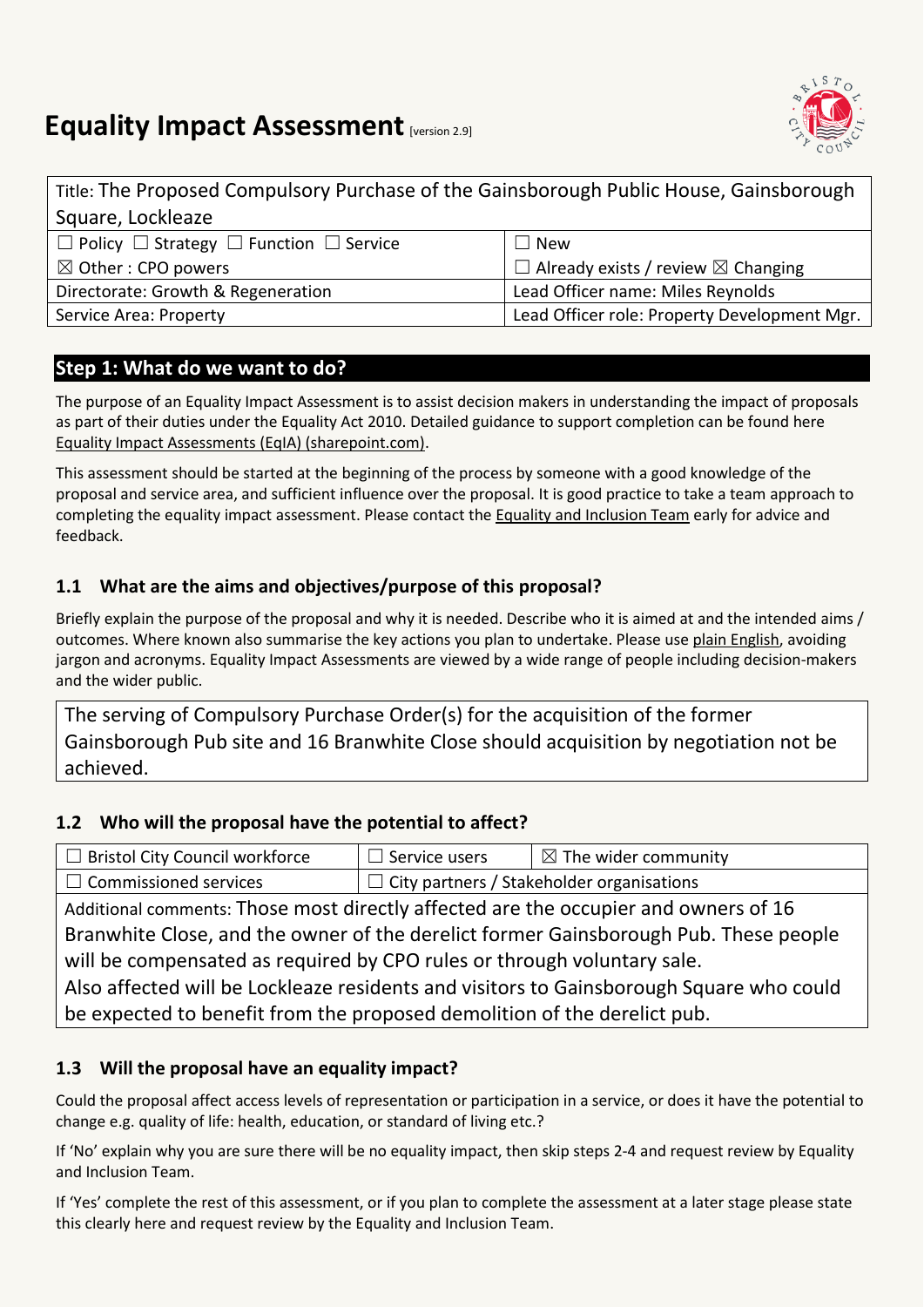| $\boxtimes$ Yes | $\Box$ No | [please select] $\vert$ |
|-----------------|-----------|-------------------------|
|-----------------|-----------|-------------------------|

New HRA affordable housing on the site is likely to benefit people identified as having high housing needs, who are assessed/prioritised on the basis of relevant protected characteristics e.g. disability.

## **Step 2: What information do we have?**

#### **2.1 What data or evidence is there which tells us who is, or could be affected?**

Please use this section to demonstrate an understanding of who could be affected by the proposal. Include general population data where appropriate, and information about people who will be affected with particular reference to protected and other relevant characteristics: [https://www.bristol.gov.uk/people-communities/measuring-equalities](https://www.bristol.gov.uk/people-communities/measuring-equalities-success)[success](https://www.bristol.gov.uk/people-communities/measuring-equalities-success) .

Use one row for each evidence source and say which characteristic(s) it relates to. You can include a mix of qualitative and quantitative data e.g. from national or local research, available data or previous consultations and engagement activities.

Outline whether there is any over or under representation of equality groups within relevant services - don't forget to benchmark to the local population where appropriate. Links to available data and reports are here [Data, statistics](https://bristolcouncil.sharepoint.com/sites/Corporate/SitePages/data-statistics-and-intelligence.aspx)  [and intelligence \(sharepoint.com\).](https://bristolcouncil.sharepoint.com/sites/Corporate/SitePages/data-statistics-and-intelligence.aspx) See also: [Bristol Open Data \(Quality of Life, Census etc.\);](https://bristol.opendatasoft.com/explore/?sort=modified&q=equalities) Joint Strategic Needs [Assessment](https://www.bristol.gov.uk/policies-plans-strategies/joint-strategic-needs-assessment) (JSNA); [Ward Statistical Profiles.](https://www.bristol.gov.uk/statistics-census-information/new-wards-data-profiles)

For workforce / management of change proposals you will need to look at the diversity of the affected teams using available evidence such as [HR Analytics: Power BI Reports \(sharepoint.com\)](https://eur03.safelinks.protection.outlook.com/?url=https%3A%2F%2Fbristolcouncil.sharepoint.com%2Fsites%2FHR%2FSitePages%2Fhr-reports.aspx&data=04%7C01%7C%7C90358974d66d41257ac108d8deebfdde%7C6378a7a50f214482aee0897eb7de331f%7C0%7C0%7C637504452456282778%7CUnknown%7CTWFpbGZsb3d8eyJWIjoiMC4wLjAwMDAiLCJQIjoiV2luMzIiLCJBTiI6Ik1haWwiLCJXVCI6Mn0%3D%7C1000&sdata=6kXYSnoOXQ1Yn%2Be9ZRGlZULZJYwfQ3jygxGLOPN%2BccU%3D&reserved=0) which shows the diversity profile of council teams and service areas. Identify any over or under-representation compared with Bristol economically active citizens for different characteristics. Additional sources of useful workforce evidence include the [Employee](https://bristolcouncil.sharepoint.com/sites/HR/SitePages/hr-reports.aspx)  [Staff Survey Report](https://bristolcouncil.sharepoint.com/sites/HR/SitePages/hr-reports.aspx) and [Stress Risk Assessment Form](https://bristolcouncil.sharepoint.com/:w:/r/sites/HealthSafetyandWellbeing/_layouts/15/Doc.aspx?sourcedoc=%7B813AE494-A25E-4C9C-A7F7-1F6A48883800%7D&file=Stress%20risk%20assessment%20form.doc&action=default&mobileredirect=true&DefaultItemOpen=1)

| Data / Evidence Source                  | Summary of what this tells us                                                                                                                                                                                                                                                                                                                                                                                                                                   |
|-----------------------------------------|-----------------------------------------------------------------------------------------------------------------------------------------------------------------------------------------------------------------------------------------------------------------------------------------------------------------------------------------------------------------------------------------------------------------------------------------------------------------|
| Lockleaze Statistical Ward Profile 2019 | A higher than average proportion of Black,<br>$\bullet$<br>Asian and minority ethnic residents (30.1%<br>compared to 16% for Bristol overall)<br>• 12.9% of residents do not speak English as a<br>first language.<br>• 33% of residents with illness or health<br>condition which limits day-to-day activities<br>and 17% whose physical health prevents them<br>from leaving their home when they want to.<br>Age distribution is similar to Bristol overall. |
| <b>Additional comments:</b>             |                                                                                                                                                                                                                                                                                                                                                                                                                                                                 |

#### **2.2 Do you currently monitor relevant activity by the following protected characteristics?**

| $\Box$ Age                            | $\Box$ Disability          | $\Box$ Gender Reassignment |
|---------------------------------------|----------------------------|----------------------------|
| $\Box$ Marriage and Civil Partnership | $\Box$ Pregnancy/Maternity | $\Box$ Race                |
| $\Box$ Religion or Belief             | ⊿ Sex                      | $\Box$ Sexual Orientation  |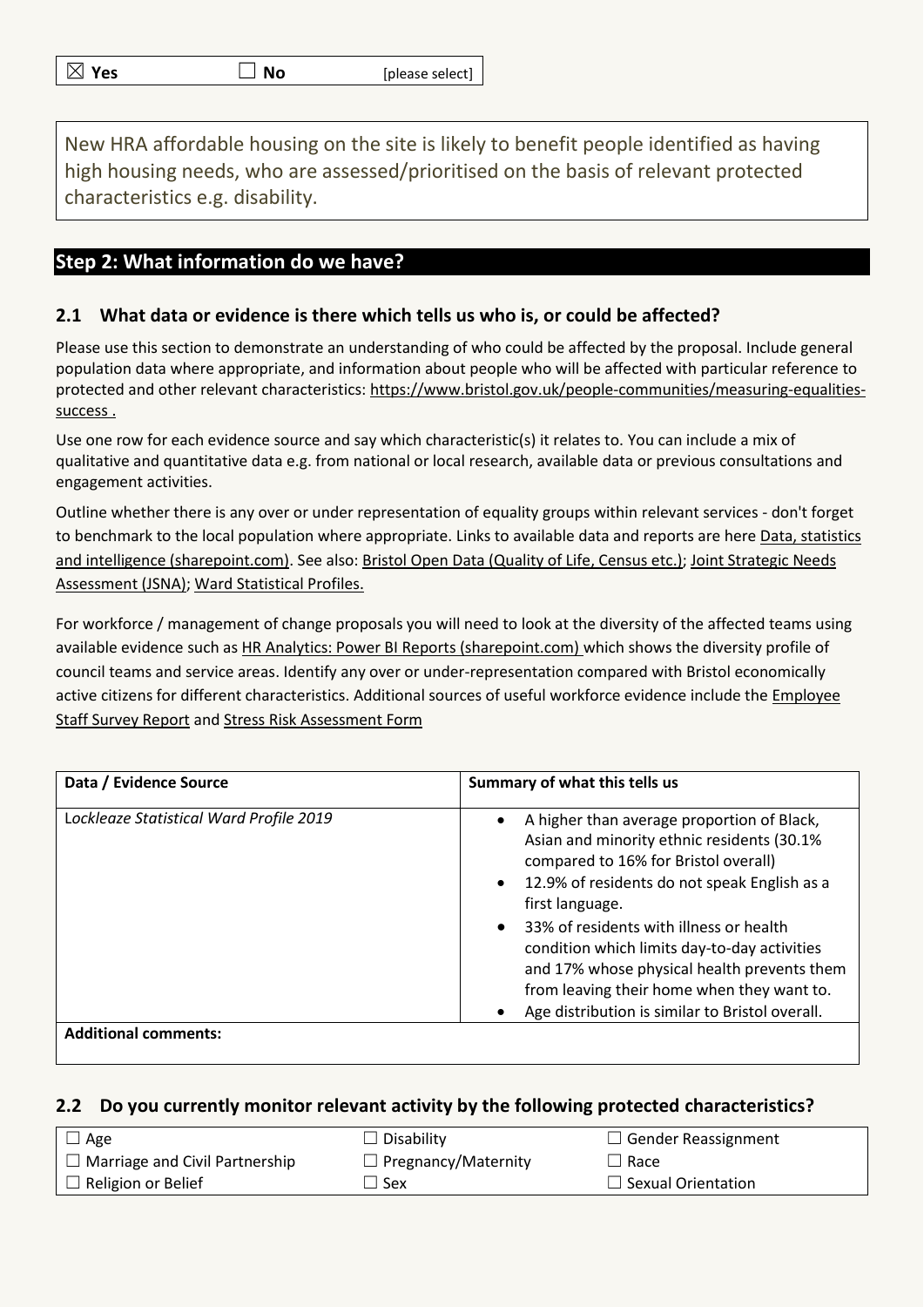#### **2.3 Are there any gaps in the evidence base?**

Where there are gaps in the evidence, or you don't have enough information about some equality groups, include an equality action to find out in section 4.2 below. This doesn't mean that you can't complete the assessment without the information, but you need to follow up the action and if necessary, review the assessment later. If you are unable to fill in the gaps, then state this clearly with a justification.

For workforce related proposals all relevant characteristics may not be included in HR diversity reporting (e.g. pregnancy/maternity). For smaller teams diversity data may be redacted. A high proportion of not known/not disclosed may require an action to address under-reporting.

We do not routinely collect diversity information about on occupiers / owners of affected properties unless this is disclosed to us via communications. However we do have locality diversity information from Census, Quality of Life survey etc.

#### **2.4 How have you involved communities and groups that could be affected?**

You will nearly always need to involve and consult with internal and external stakeholders during your assessment. The extent of the engagement will depend on the nature of the proposal or change. This should usually include individuals and groups representing different relevant protected characteristics. Please include details of any completed engagement and consultation and how representative this had been of Bristol's diverse communities. See [https://www.bristol.gov.uk/people-communities/equalities-groups.](https://www.bristol.gov.uk/people-communities/equalities-groups)

Include the main findings of any engagement and consultation in Section 2.1 above.

If you are managing a workforce change process or restructure please refer to [Managing change or restructure](https://bristolcouncil.sharepoint.com/sites/HR/SitePages/managing-change-or-restructure.aspx)  [\(sharepoint.com\)](https://bristolcouncil.sharepoint.com/sites/HR/SitePages/managing-change-or-restructure.aspx) for advice on consulting with employees etc. Relevant stakeholders for engagement about workforce changes may include e.g. staff-led groups and trades unions as well as affected staff.

In addition to the HRA planning application that had public consultation the issue of the CPO has been widely publicised where 127 people signed the following on-line petition: "We the undersigned The Lockleaze Residents Planning Group are petitioning the Council to start the Compulsory Purchase Order process now The old Gainsborough pub in Gainsborough Square, Lockleaze closed its doors to the public for the last time in 2010. It is an eyesore and a barrier to investment in the area". We do not have information about the diversity of these petitioners.

#### **2.5 How will engagement with stakeholders continue?**

Explain how you will continue to engage with stakeholders throughout the course of planning and delivery. Please describe where more engagement and consultation is required and set out how you intend to undertake it. Include any targeted work to seek the views of under-represented groups. If you do not intend to undertake it, please set out your justification. You can ask the Equality and Inclusion Team for help in targeting particular groups.

The CPO has been well publicised and local councillors and Cabinet member for Housing have been briefed and will be updated regularly. The Housing Delivery Team also has regular meetings with the Lockleaze Neighbourhood Trust providing updates to the wider community.

# **Step 3: Who might the proposal impact?**

Analysis of impacts must be rigorous. Please demonstrate your analysis of any impacts of the proposal in this section, referring to evidence you have gathered above and the characteristics protected by the Equality Act 2010. Also include details of existing issues for particular groups that you are aware of and are seeking to address or mitigate through this proposal. See detailed guidance documents for advice on identifying potential impacts etc. [Equality Impact Assessments \(EqIA\) \(sharepoint.com\)](https://bristolcouncil.sharepoint.com/sites/Corporate/SitePages/equality-impact-assessments.aspx)

### **3.1 Does the proposal have any potentially adverse impacts on people based on their protected or other relevant characteristics?**

Consider sub-categories (different kinds of disability, ethnic background etc.) and how people with combined characteristics (e.g. young women) might have particular needs or experience particular kinds of disadvantage.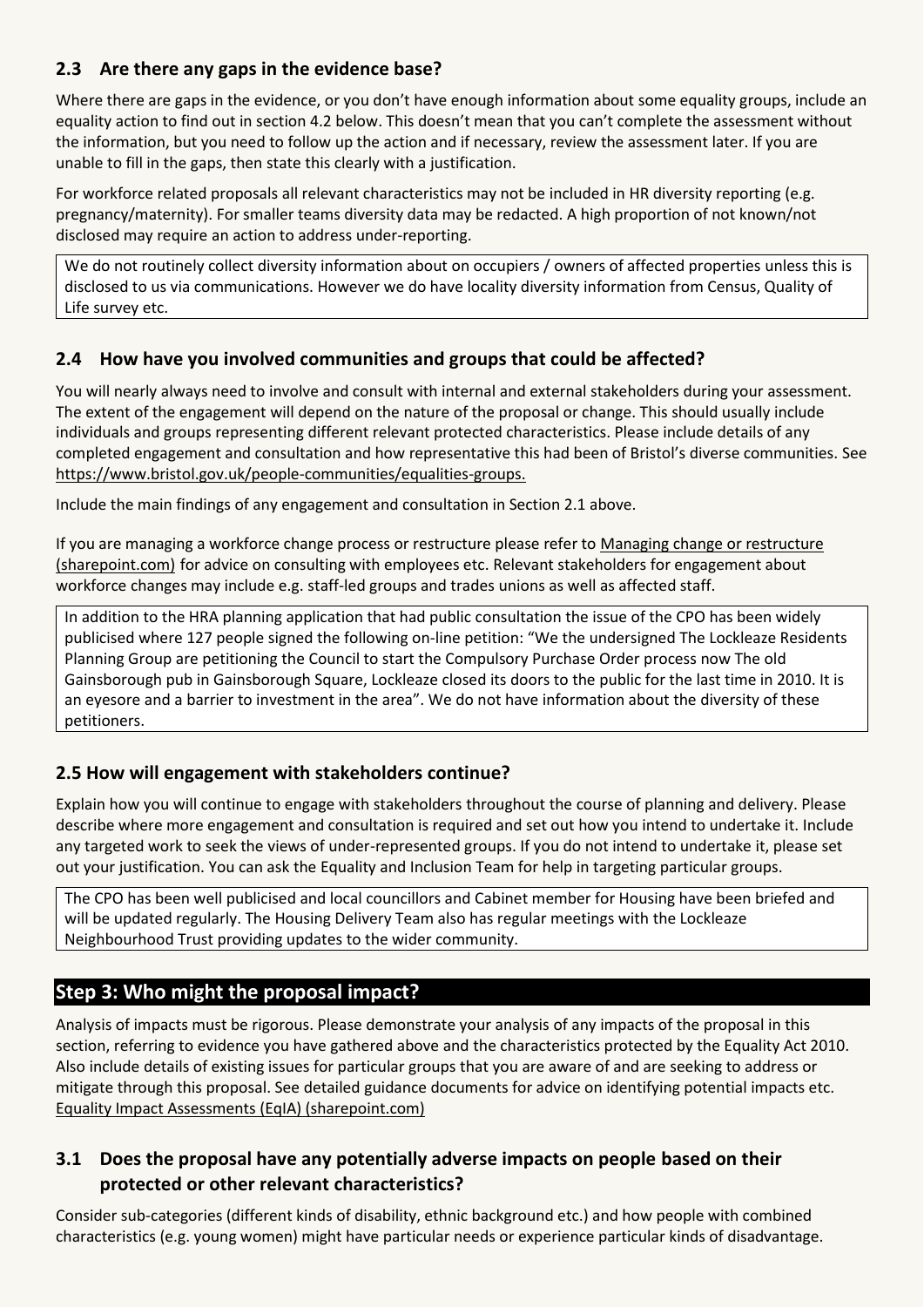Where mitigations indicate a follow-on action, include this in the 'Action Plan' Section 4.2 below.

#### **GENERAL COMMENTS** (highlight any potential issues that might impact all or many groups)

The proposal will directly impact on the current sole resident of 16 Branwhite Close, though we have no evidence to indicate any particular negative impact on the basis of their protected characteristics. As stated above they would be financially compensated through compulsory purchase or voluntary sale, and Bristol City Council has offered alternative accommodation for the occupier.

The owners of the derelict former Gainsborough Pub would receive appropriate financial compensation for the loss of the building. We do not have any evidence to indicate that the proposal would have a disproportionately negative impact on the basis their protected characteristics.

| PROTECTED CHARACTERISTICS             |                                                                                                                   |
|---------------------------------------|-------------------------------------------------------------------------------------------------------------------|
| <b>Age: Young People</b>              | Does your analysis indicate a disproportionate impact? Yes $\Box$ No $\boxtimes$                                  |
| Potential impacts:                    |                                                                                                                   |
| Mitigations:                          |                                                                                                                   |
| Age: Older People                     | Does your analysis indicate a disproportionate impact? Yes $\Box$ No $\boxtimes$                                  |
| Potential impacts:                    |                                                                                                                   |
| Mitigations:                          |                                                                                                                   |
| <b>Disability</b>                     | Does your analysis indicate a disproportionate impact? Yes $\Box$ No $\boxtimes$                                  |
| Potential impacts:                    |                                                                                                                   |
| Mitigations:                          |                                                                                                                   |
| <b>Sex</b>                            | Does your analysis indicate a disproportionate impact? Yes $\Box$ No $\boxtimes$                                  |
| Potential impacts:                    |                                                                                                                   |
| Mitigations:                          |                                                                                                                   |
| <b>Sexual orientation</b>             | Does your analysis indicate a disproportionate impact? Yes $\Box$ No $\boxtimes$                                  |
| Potential impacts:                    |                                                                                                                   |
| Mitigations:                          |                                                                                                                   |
| <b>Pregnancy / Maternity</b>          | Does your analysis indicate a disproportionate impact? Yes $\Box$ No $\boxtimes$                                  |
| Potential impacts:                    |                                                                                                                   |
| Mitigations:                          |                                                                                                                   |
| <b>Gender reassignment</b>            | Does your analysis indicate a disproportionate impact? Yes $\Box$ No $\boxtimes$                                  |
| Potential impacts:                    |                                                                                                                   |
| Mitigations:                          |                                                                                                                   |
| Race                                  | Does your analysis indicate a disproportionate impact? Yes $\Box$ No $\boxtimes$                                  |
| Potential impacts:                    |                                                                                                                   |
| Mitigations:                          |                                                                                                                   |
| <b>Religion or</b>                    | Does your analysis indicate a disproportionate impact? Yes $\Box$ No $\boxtimes$                                  |
| <b>Belief</b>                         |                                                                                                                   |
| Potential impacts:                    |                                                                                                                   |
| Mitigations:                          |                                                                                                                   |
| Marriage &                            | Does your analysis indicate a disproportionate impact? Yes $\Box$ No $\boxtimes$                                  |
| civil partnership                     |                                                                                                                   |
| Potential impacts:                    |                                                                                                                   |
| Mitigations:                          |                                                                                                                   |
| <b>OTHER RELEVANT CHARACTERISTICS</b> |                                                                                                                   |
| Socio-Economic                        | Does your analysis indicate a disproportionate impact? Yes $\Box$ No $\boxtimes$                                  |
| (deprivation)                         |                                                                                                                   |
| Potential impacts:                    |                                                                                                                   |
| Mitigations:                          |                                                                                                                   |
| <b>Carers</b>                         | Does your analysis indicate a disproportionate impact? Yes $\Box$ No $\boxtimes$                                  |
| Potential impacts:                    |                                                                                                                   |
| Mitigations:                          |                                                                                                                   |
|                                       | Other groups [Please add additional rows below to detail the impact for other relevant groups as appropriate e.g. |
|                                       | Asylums and Refugees; Looked after Children / Care Leavers; Homelessness]                                         |
| Potential impacts:                    |                                                                                                                   |
| Mitigations:                          |                                                                                                                   |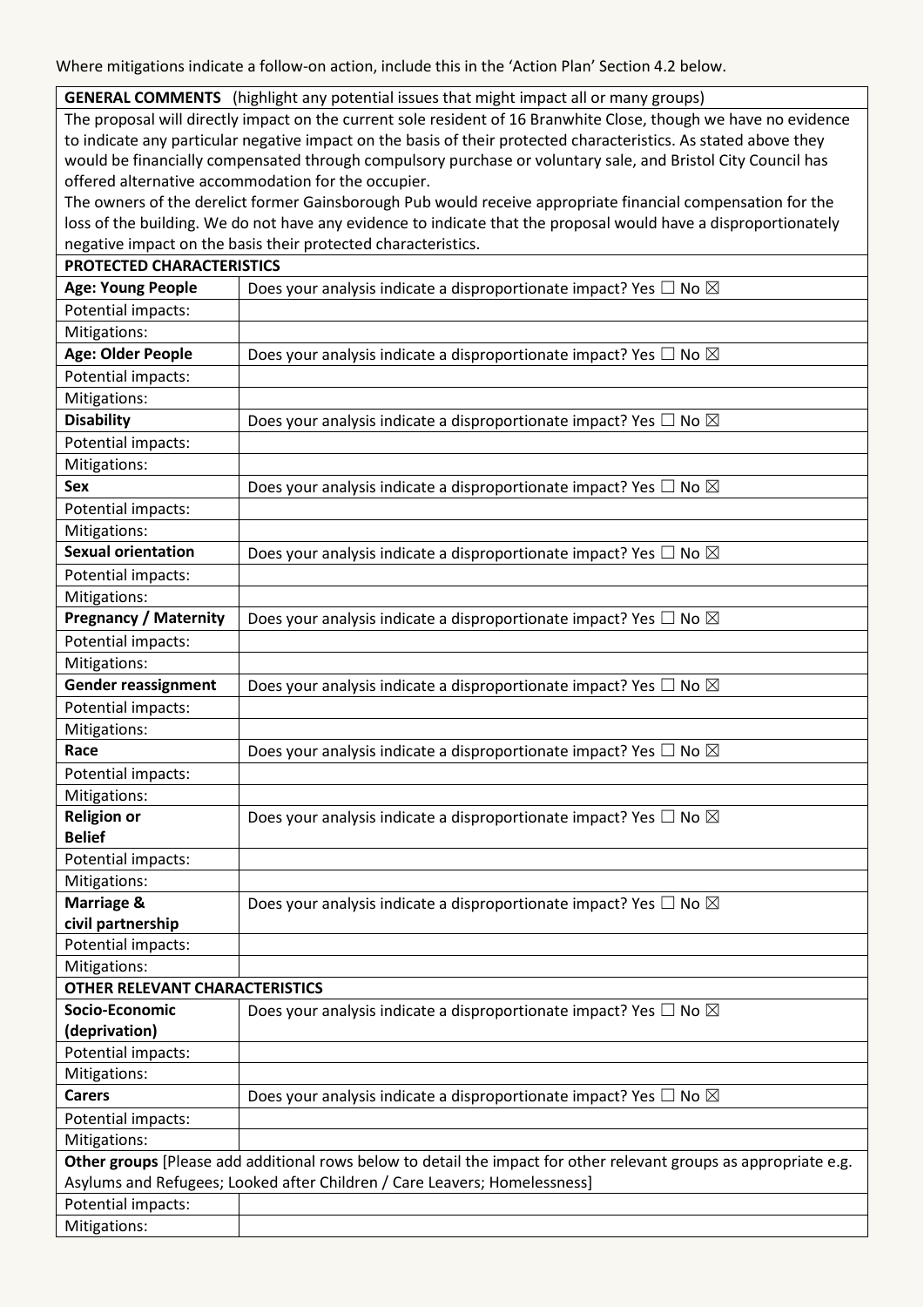#### **3.2 Does the proposal create any benefits for people based on their protected or other relevant characteristics?**

Outline any potential benefits of the proposal and how they can be maximised. Identify how the proposal will support our [Public Sector Equality Duty](https://www.equalityhumanrights.com/en/advice-and-guidance/public-sector-equality-duty) to:

- $\checkmark$  Eliminate unlawful discrimination for a protected group
- $\checkmark$  Advance equality of opportunity between people who share a protected characteristic and those who don't
- $\checkmark$  Foster good relations between people who share a protected characteristic and those who don't

The proposal is likely to advance equality of opportunity for citizens with high housing needs.

### **Step 4: Impact**

#### **4.1 How has the equality impact assessment informed or changed the proposal?**

What are the main conclusions of this assessment? Use this section to provide an overview of your findings. This summary can be included in decision pathway reports etc.

If you have identified any significant negative impacts which cannot be mitigated, provide a justification showing how the proposal is proportionate, necessary, and appropriate despite this.

**Summary of significant negative impacts and how they can be mitigated or justified:**

No significant negative impacts identified

**Summary of positive impacts / opportunities to promote the Public Sector Equality Duty:**

The proposal is likely to advance equality of opportunity for citizens with high housing needs.

#### **4.2 Action Plan**

Use this section to set out any actions you have identified to improve data, mitigate issues, or maximise opportunities etc. If an action is to meet the needs of a particular protected group please specify this.

| Improvement / action required | Responsible Officer | Timescale |
|-------------------------------|---------------------|-----------|
| None identified               |                     |           |
|                               |                     |           |
|                               |                     |           |

#### **4.3 How will the impact of your proposal and actions be measured?**

How will you know if you have been successful? Once the activity has been implemented this equality impact assessment should be periodically reviewed to make sure your changes have been effective your approach is still appropriate.

Delivery of affordable housing in the locality.

#### **Step 5: Review**

 $\overline{a}$ 

The Equality and Inclusion Team need at least five working days to comment and feedback on your EqIA. EqIAs should only be marked as reviewed when they provide sufficient information for decision-makers on the equalities impact of the proposal. Please seek feedback and review from th[e Equality and Inclusion Team](mailto:equalities.team@bristol.gov.uk) before requesting sign off from your Director**<sup>1</sup>** .

 $1$  Review by the Equality and Inclusion Team confirms there is sufficient analysis for decision makers to consider the likely equality impacts at this stage. This is not an endorsement or approval of the proposal.